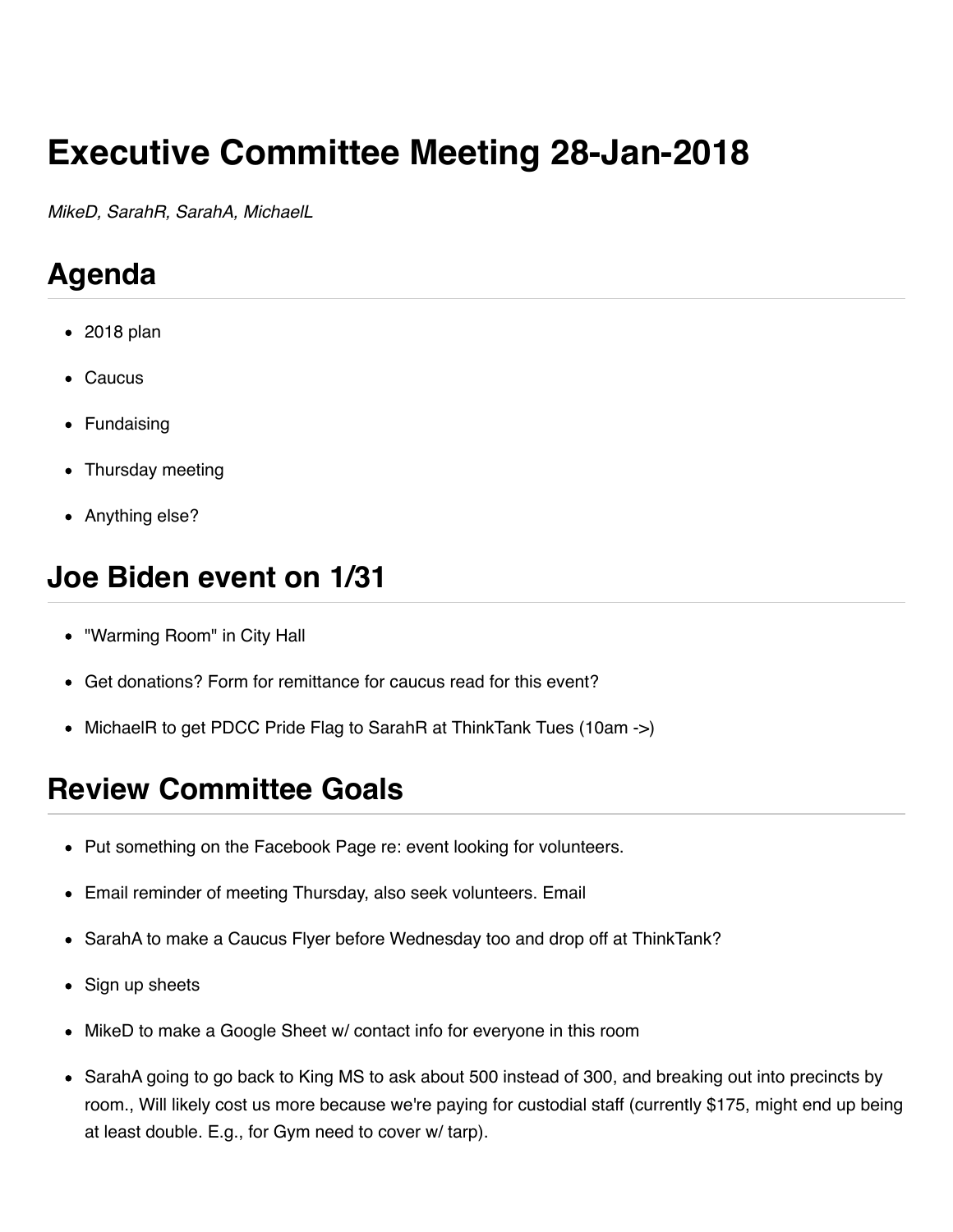- Need to raise \$1000 before caucus just to cover the cost of it and to have enough left over.
- Rachel H of CCDC wasn't sold on the Truman dinner idea.
- Bylaws update coming up.

## **Fundraising**

- Officers Committee matching gift fund for monthly donations? SarahA willing to do \$50/mo. Michael was up for it. Mike could probably do \$20 or \$25.
- Email need acheivable goals... cost \$X to put on caucus, only have \$Y... halp.
- Medium Term: Truman dinner don't have institutional contacts? Gubernatorial primary might be a better opportunity? Mingle before/after.
- Can we do an outreach/call thing with previous donors?

#### **Caucus**

- Reviewed Caucus Plan
- When is the GOP caucus (for outreach to, e.g., nonpartisan neighborhood orgs)
- Beth, Cyn, Liz, Joey, Patrick, BillL, Craig, Nichole
- Assigned proposed leads to "realms"

## **Action Items**

- *MikeD* find out how much he can give
- *SarahA* to follow up w/ EmilyP on amount to give and more prep
- *SarahR* w/ Ethics on maximum per year
- *MichaelL* to draft ask language for email on Tuesday
- Overview of Saturday at Thursday meeting *Mike*
- *SarahA* to give EmilyP her code so that she can get giant PostItPad things  $\bullet$